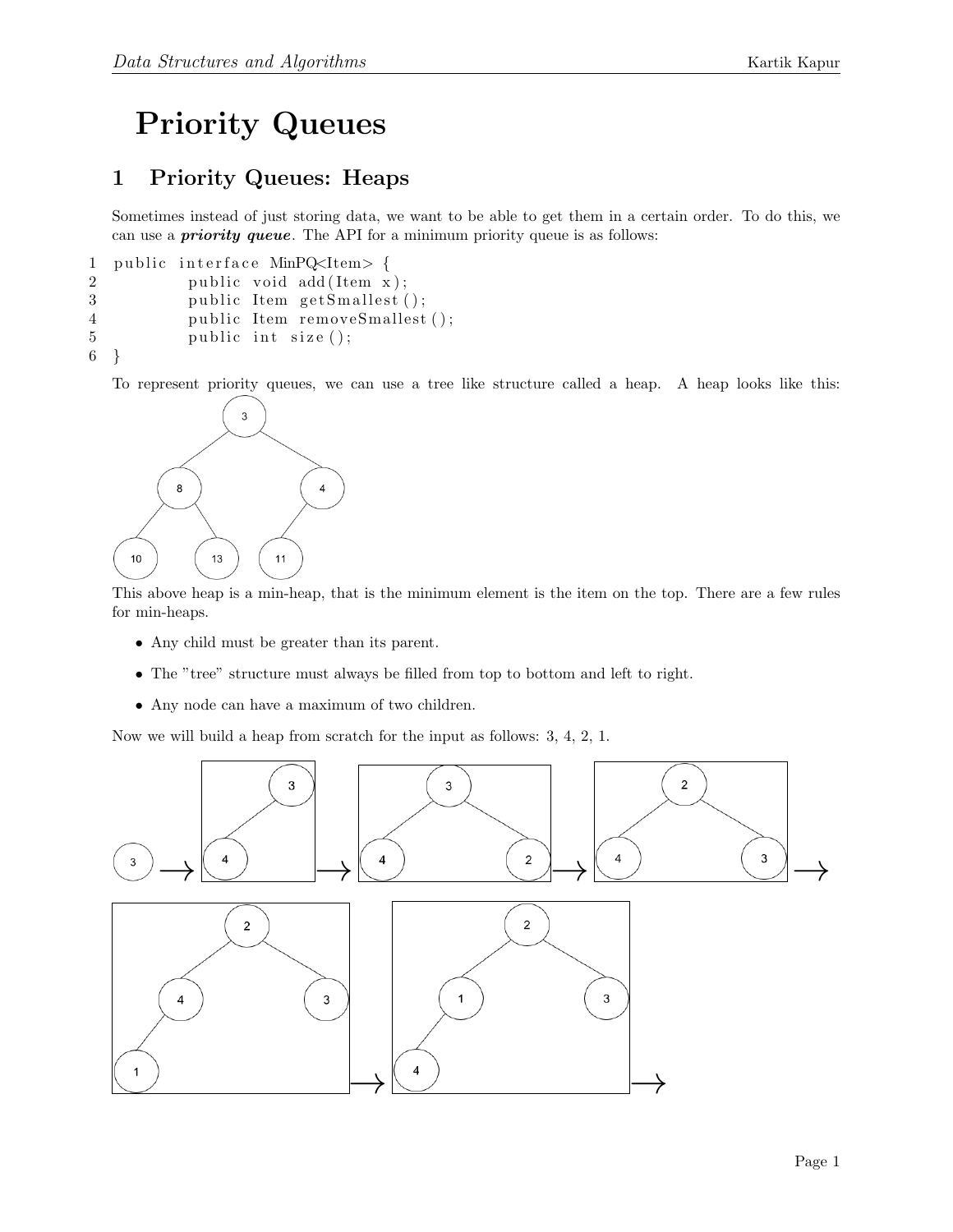

Note how when we find an element that is less than its parent, we "swim" it up and switch it with its parent. Now, let's go over how we can delete from a min-heap. For priority queues in general, we only remove the minimum element, or the element with the highest priority.

Now that we know how to add to a heap, we will go over how to delete from them. In priority queues, it is only sensible to delete the item with the maximum priority. In order to do so, we do a somewhat unintuitive approach, but one that must be done. We will start with the following heap:



You may be asking yourself, how did we get to this point? Well, when deleting the item with the highest priority, we switch the root with the item that is the rightmost item on the lowest level.



At this point, we delete the item with the highest priority (which we know is the rightmost item on the lowest level). Following this, we sink the root node. We check to see if the root is less than one, or both, of its children, if so, we choose the smallest child and swap it with the root. We then repeat this step with the same node until we cannot swap the item anymore.